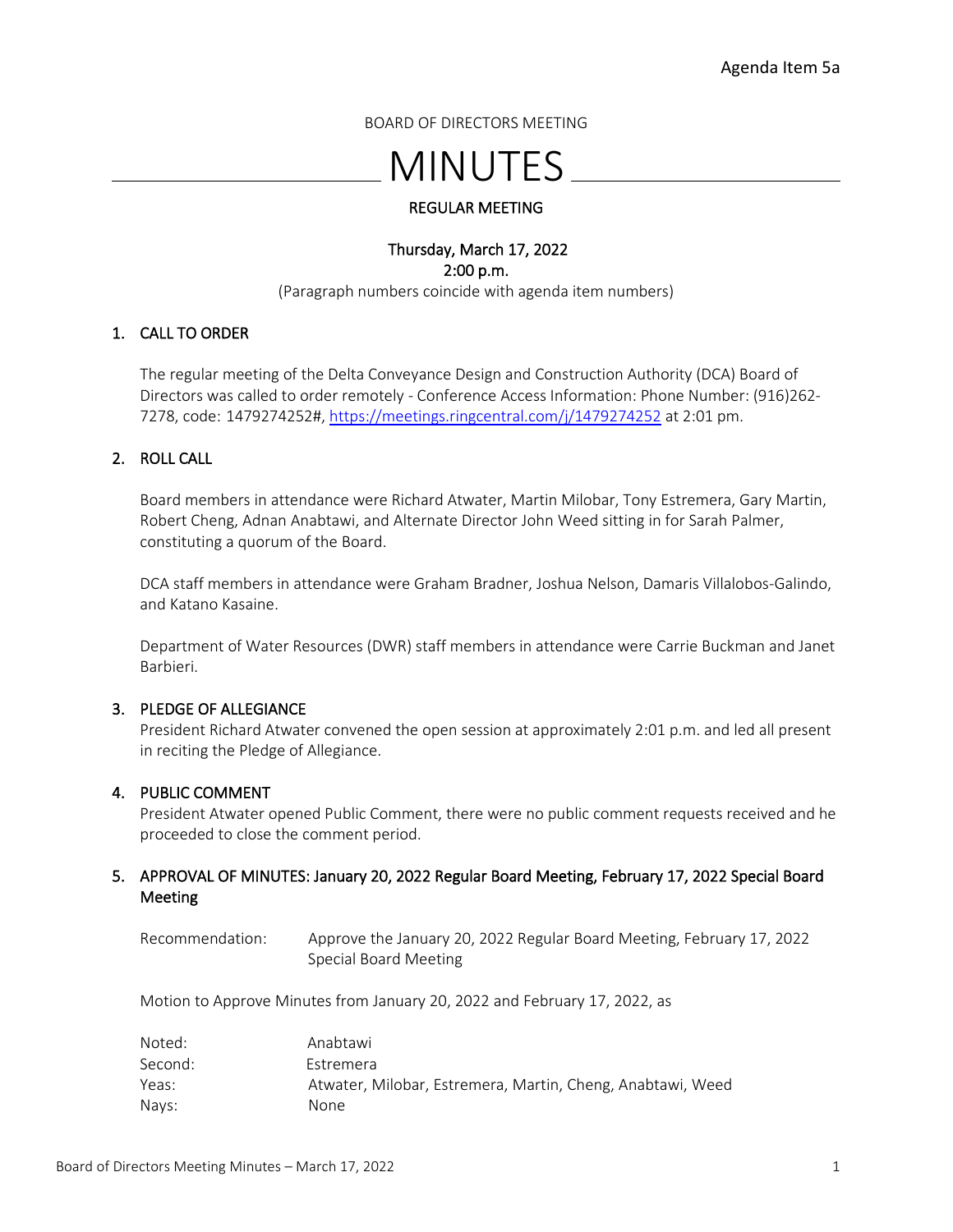# Agenda Item 5a

| Abstains: | None.                                                                |
|-----------|----------------------------------------------------------------------|
| Recusals: | None                                                                 |
| Absent:   | None                                                                 |
| Summary:  | 7 Yeas; 0 Nays; 0 Abstain; 0 Absent. (Motion passed as MO 22-03-01). |

# 6. CONSENT CALENDAR

| Recommendation: | Approve Resolution Authorizing Virtual Board and Committee Meetings |
|-----------------|---------------------------------------------------------------------|
|                 | Pursuant to AB 361                                                  |

Motion to Approve Resolution Authorizing Virtual Board and Committee Meetings Pursuant to AB 361, as

| Noted:    | Martin                                                                       |
|-----------|------------------------------------------------------------------------------|
| Second:   | Milobar                                                                      |
| Yeas:     | Atwater, Milobar, Estremera, Martin, Cheng, Anabtawi, Weed                   |
| Nays:     | None                                                                         |
| Abstains: | <b>None</b>                                                                  |
| Recusals: | None                                                                         |
| Absent:   | None                                                                         |
| Summary:  | 7 Yeas; 0 Nays; 0 Abstain; 0 Absent. (Motion passed as Resolution 21-08-05). |
|           |                                                                              |

## 7. DISCUSSION ITEMS:

## a) March DCA Monthly Report

#### *Informational Item*

Executive Director Graham Bradner provided an overview of the monthly board report, starting with Section 1: Worked Performed. In regard to Program Management, he informed the Board that DCA staff is continuing to put the finishing touches on the closeout for fiscal year (FY) 2021, as well as continuing the normal processes for the current fiscal year. Staff has also begun budget development for the next fiscal year, FY22/23, with plans to present a draft budget to the Board in the May 2022 meeting. Mr. Bradner provided an update on the Board room hybrid meeting progress, highlighting that a lot of progress has been made but unfortunately there are some key technology equipment shortages. Regarding the engineering progress, the engineering team continues its primary focus on supporting the Department of Water Resources (DWR) and the environmental permitting team by responding to requests for clarification on the information that has been provided. On the Field work side, the DCA is gearing up for a Spring program, projected to start in May 2022. Staff is currently working on obtaining the required permits and coordinating with landowners for site clearances.

Mr. Bradner continued to Section 3: Budget, stating that staff has been working on what the forecast for the estimate at completion (EAC) will be for the current fiscal year. He reminded the Board of the original FY21/22 budget of \$21.5M, which is now currently just under \$24.5M as the Board previously approved two (2) separate actions to roll over the underrun from last fiscal year (FY2021). Based on updated projections, the EAC is at \$22M and Mr. Bradner suspects that the budget will be similar to the original budget, as items are continually refined. The underrun will continue to be tracked and highlighted as it gets closer to the end of the fiscal year. He also went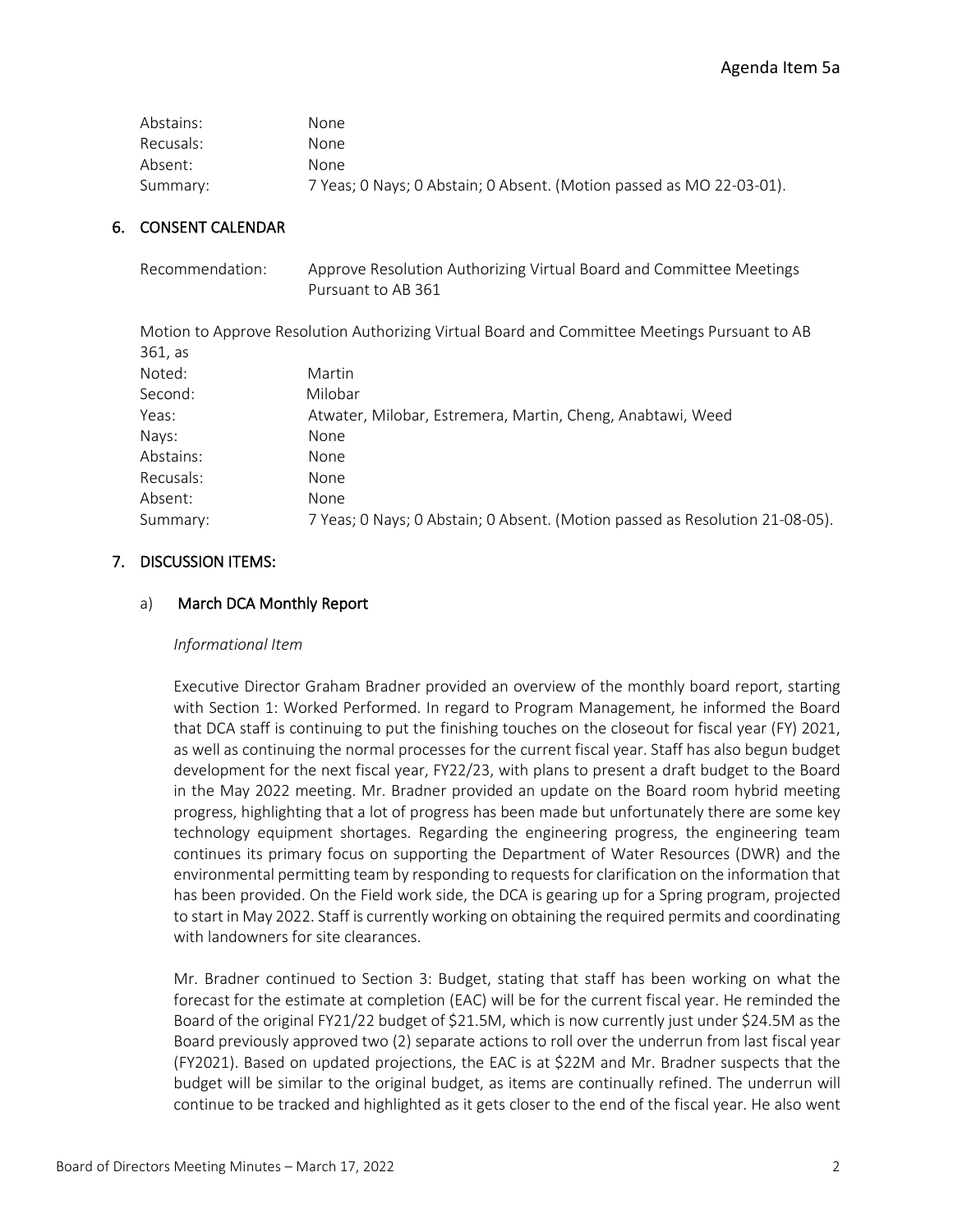over planned vs. actuals, noting that the difference between actuals and projected in December and January reflects the delayed start of the Geotechnical program. With the program starting later in the fiscal year, it is likely that there will be another underrun for this fiscal year.

Lastly, Mr. Bradner provided an overview of the program schedule, highlighting that the project is on schedule for this fiscal year.

No questions or comments were presented from the Board.

#### b) Sr. Leadership Spotlight – Damaris Villalobos-Galindo

#### *Informational Item*

Graham Bradner briefly introduced Damaris Villalobos-Galindo, DCA's Exploration Manager.

Mrs. Villalobos-Galindo thanked the Board for the opportunity to talk about her professional and personal background. She provided a brief description of her role with the DCA. She received a B.S. in Environmental Engineering at the University of California, San Diego, as well as a M.S. in Civil and Environmental Engineering with a focus on environmental fluid mechanics and hydrology at Stanford University. She is also a Registered Professional Civil Engineer (PE) in California, Qualified Stormwater Pollution and Prevention Plan Developer and Practitioner (QSP/D), Certified Floodplain Manager (CFM), and Project Management Professional (PMP). She is originally from Tijuana, Baja California in Mexico. The main reason she came to the US is because she wanted to become a professional classical ballet dancer. She was fortunate enough to get hired by the San Diego Ballet at the end of the 1990's, early 2000's. Unfortunately, her dancing career quickly came to an end due to an injury in 2005. This forced her to find a new career, so she made the decision to go to community college, which she is a big advocate for as it allows those who do not have the typical pathway to a four (4) year university to figure out what they want to do while working. Attending the community college allowed her to transfer to UC San Diego (UCSD). Her mentors at UCSD pushed her to obtain a graduate degree at Stanford University.

Mrs. Villalobos-Galindo is currently part-time with the DCA and spends the other half of her time working at Valley Water as the Associate Civil Engineer. Prior to Valley Water, she was the Supervisor of the Hydraulics and Operational Support Group at the San Francisco Public Utilities Commission. She also worked at San Jose Water Company as an Associate Civil Engineer and at TRC Solutions, San Diego as a Stormwater Inspector. Her role at the DCA as Exploration Manager is composed of coordinating and supporting the DCA exploration team to ensure completion of the current exploration program, scheduling and coordinating environmental, right-of-way, permitting and exploration teams, and managing geotechnical and real estate contracts. She also supports the DCA with field work communications.

Mrs. Villalobos-Galindo worked on various significant projects, including the Pipeline Risk Assessment Study for San Jose Water Company, Proactive Leak Detection Program for San Francisco Public Utilities Commission, Coyote Creek Flood Protection Project for Valley Water, and Upper Pajaro River Watershed Plan for Valley Water.

President Atwater thanked Mrs. Villalobos-Galindo for her presentation. He commended her for her diverse background and talents.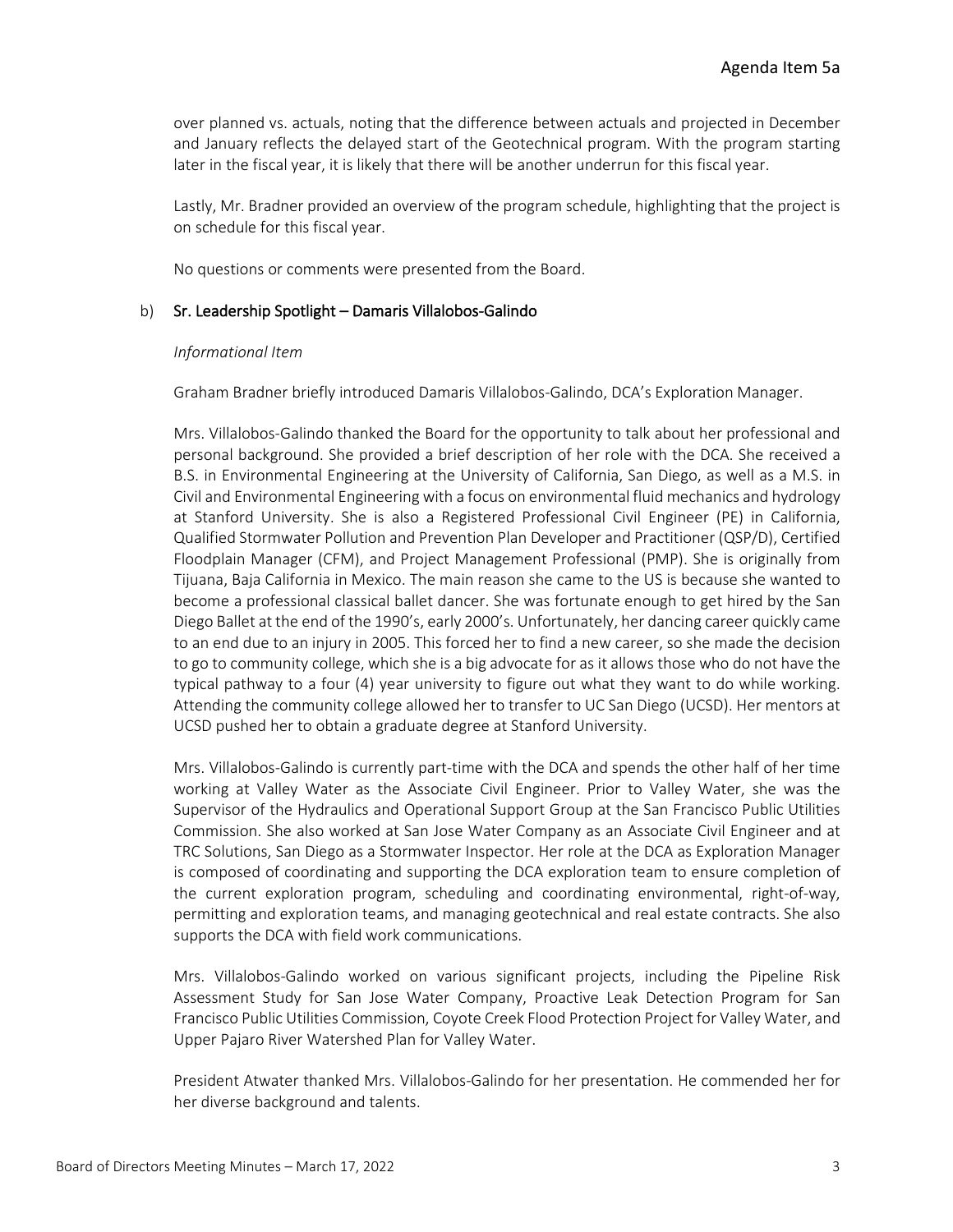Director Anabtawi notes that Mrs. Villalobos-Galindo has an impressive background and achievements. He stated that it is amazing to see the quality of people supporting and working for DCA and DCO. He also thanked her for her time.

Director Cheng echoed previous comments from other directors and wanted to confirm that Mrs. Villalobos-Galindo is part-time with the DCA.

Mr. Bradner informed the Board that the DCA has a contract with Valley Water, allowing Mrs. Villalobos-Galindo to work part-time with the DCA while working on other projects.

Director Martin also echoed the comments made. He thanked the DCA staff for including DCA Staff Spotlights in the Board meetings as he enjoys hearing about the talented staff. He congratulated Mrs. Villalobos-Galindo for her ability and achievement on switching careers due to an unfortunate event.

Director Estremera stating how proud Valley Water is for Mrs. Villalobos-Galindo work on the Coyote Project and how exceptional she is. He reiterated that she is a great asset to the DCA.

No further questions or comments were presented from the Board.

# c) Consider Passing Resolution to Approve Amendment 6 to the Joint Exercise of Powers Agreement

#### *Adopt Resolution*

Josh Nelson presented a Board Memo regarding this item. He informed the Board that the Amendment is an administrative update with two (2) changes. The first is to update the addresses for DWR in the document and the second is to clarify the termination date of the document during the planning phase. This amendment would clarify that it is June 30, 2025. If the project is approved for construction, then the date will go away and the existing dates within the rest of the JEPA will take effect.

No questions or comments were presented from the Board.

Recommendation: Consider Passing Resolution to Approve Amendment 6 to the Joint Exercise of Powers Agreement

Motion to Approve Passing Resolution to Approve Amendment 6 to the Joint Exercise of Powers Agreement, as

| Noted:    | Estremera                                                                 |
|-----------|---------------------------------------------------------------------------|
| Second:   | Martin                                                                    |
| Yeas:     | Atwater, Milobar, Estremera, Martin, Cheng, Anabtawi, Weed                |
| Nays:     | None                                                                      |
| Abstains: | None                                                                      |
| Recusals: | None                                                                      |
| Absent:   | None                                                                      |
| Summary:  | 7 Yeas; 0 Nays; 0 Abstain; 0 Absent. (Motion passed as Resolution 22-03). |